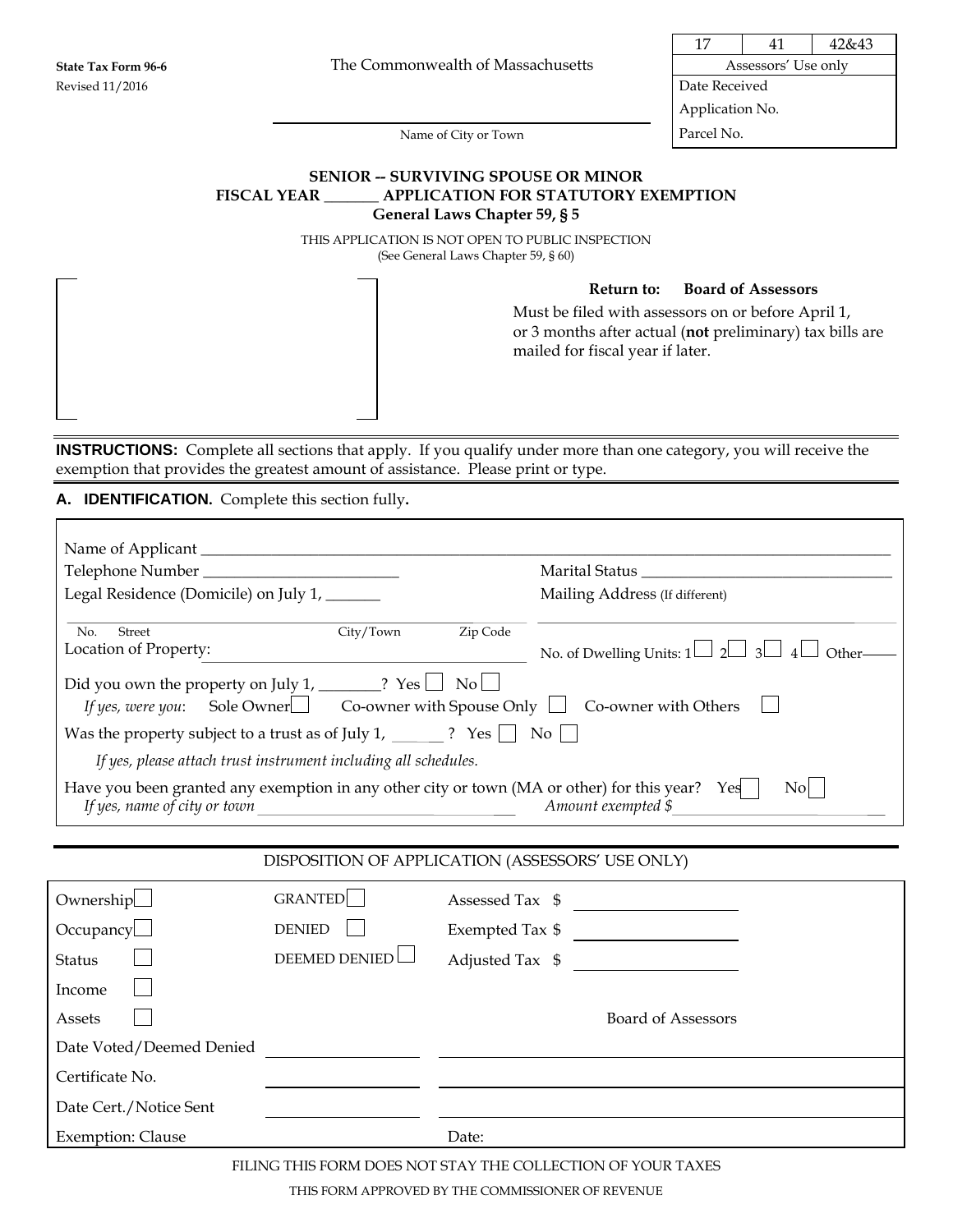| <b>B. EXEMPTION STATUS.</b> Check each status that applies to you and complete the questions that follow.                                   |                                                                                    |  |
|---------------------------------------------------------------------------------------------------------------------------------------------|------------------------------------------------------------------------------------|--|
| <b>SURVIVING SPOUSE</b>                                                                                                                     | Deceased Spouse's Name                                                             |  |
|                                                                                                                                             | Date of Death                                                                      |  |
|                                                                                                                                             | $\overline{\text{No}}$<br>If yes, date of remarriage<br>Have you remarried?<br>Yes |  |
| <b>MINOR WITH PARENT DECEASED</b>                                                                                                           | Deceased Parent's Name                                                             |  |
|                                                                                                                                             | Date of Death                                                                      |  |
| If first year of application, attach a copy of death certificate.                                                                           |                                                                                    |  |
| $\overline{N_{0}}$<br>Yes  <br>Are you a surviving spouse or a minor child of a firefighter or a police officer killed in the line of duty? |                                                                                    |  |
|                                                                                                                                             | IF NO, AND NO OTHER STATUS APPLIES TO YOU, GO ON TO SECTION D                      |  |
| If yes, and this is the first year of application, provide circumstances of death.                                                          |                                                                                    |  |
|                                                                                                                                             |                                                                                    |  |
|                                                                                                                                             |                                                                                    |  |
| <b>GO ON TO SECTION E</b>                                                                                                                   |                                                                                    |  |
|                                                                                                                                             |                                                                                    |  |

|                                                                                              |       | If first year of application, attach copy of birth certificate.<br>No. |
|----------------------------------------------------------------------------------------------|-------|------------------------------------------------------------------------|
| Have you owned and occupied the property as your domicile for at least 11 years?             |       | Yes                                                                    |
| (6 years if local option under Clause $41C\frac{1}{2}$ adopted - See Assessors)              |       |                                                                        |
| If no, list the other properties you owned and/or occupied during the past 11 years (6 years |       |                                                                        |
| if local option under Clause 41C1/2 adopted - See Assessors.)                                |       |                                                                        |
| Address                                                                                      | Dates | Occupied<br>Owned                                                      |
|                                                                                              |       |                                                                        |
|                                                                                              |       |                                                                        |

**C. GROSS RECEIPTS FROM ALL SOURCES IN PRECEDING CALENDAR YEAR.** Complete this section if you are a senior. Copies of your federal and state income tax returns, and other documentation, may be requested to verify your income.

|                                                                                       | Applicant &<br>Spouse | Co-owner(s) &<br>Spouse(s) |
|---------------------------------------------------------------------------------------|-----------------------|----------------------------|
|                                                                                       |                       |                            |
| Retirement Benefits (Social Security, Railroad, Federal, MA & Political Subdivisions) |                       |                            |
|                                                                                       |                       |                            |
|                                                                                       |                       |                            |
|                                                                                       |                       |                            |
|                                                                                       |                       |                            |
|                                                                                       |                       |                            |
| TOTAL S                                                                               |                       |                            |
| <b>GO ON TO SECTION D</b>                                                             |                       |                            |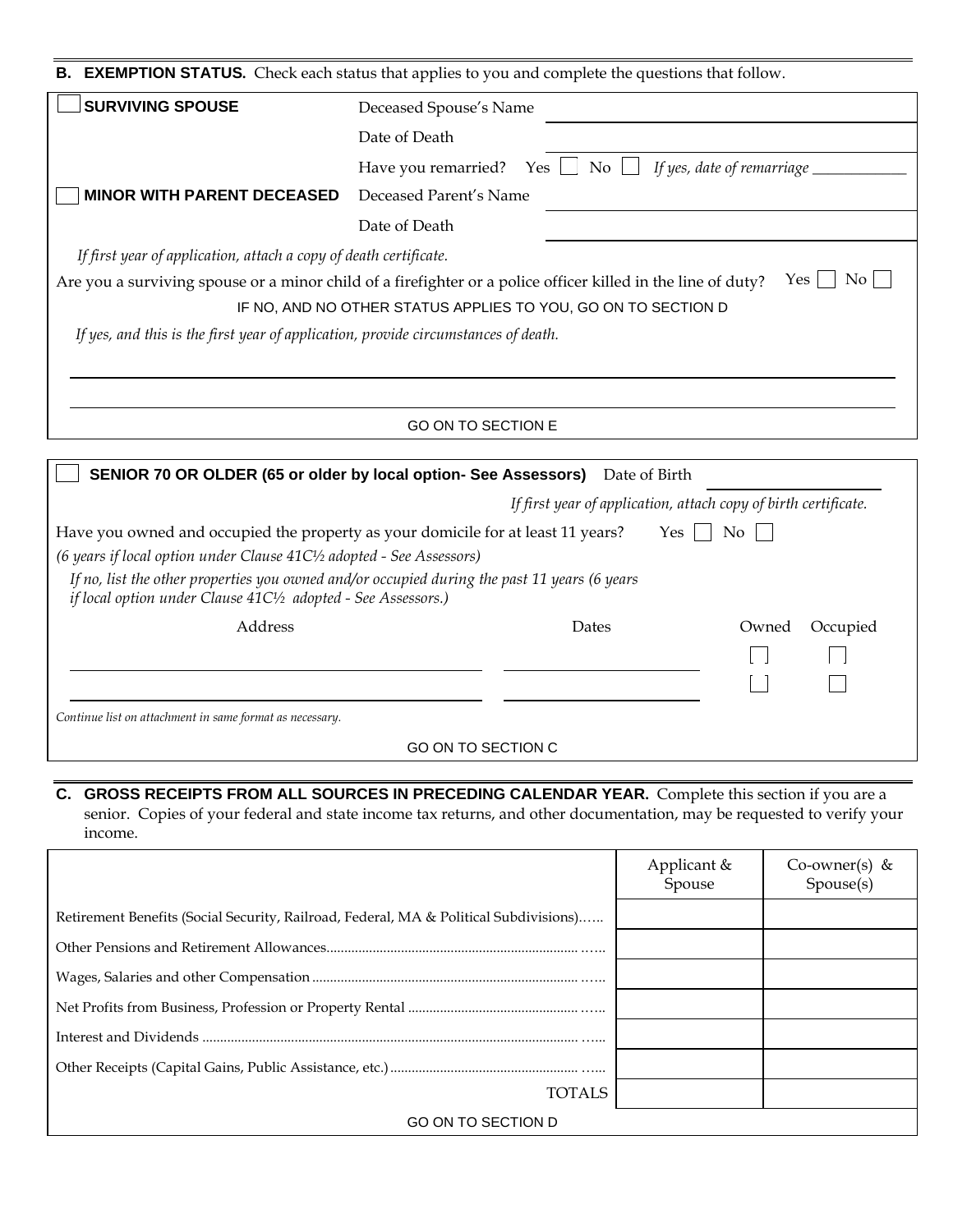| assets.                | D. VALUE OF ALL PROPERTY OWNED ON JULY 1 THIS YEAR. Documentation may be requested to verify your |                        |       |
|------------------------|---------------------------------------------------------------------------------------------------|------------------------|-------|
| <b>Real Estate</b>     | <b>Assessed Valuation</b>                                                                         | Amount Due on Mortgage | Value |
| Domicile               |                                                                                                   |                        |       |
| Other                  |                                                                                                   |                        |       |
| <b>Personal Estate</b> |                                                                                                   |                        |       |
|                        | Bank Accounts: Name & Address of Bank                                                             |                        |       |
|                        |                                                                                                   |                        |       |
|                        |                                                                                                   |                        |       |
|                        | Stocks, Bonds, Securities, etc.: Description & Amount                                             |                        |       |
|                        |                                                                                                   |                        |       |
|                        | Motor Vehicles & Trailers: Year, Make & Model                                                     |                        |       |
|                        |                                                                                                   |                        |       |
|                        | Other Non-exempt Personal Property: Kind & Description                                            |                        |       |
|                        |                                                                                                   | <b>TOTAL</b>           |       |
|                        | GO ON TO SECTION E                                                                                |                        |       |

## **E. SIGNATURE.** Sign here to complete the application**.**

This application has been prepared or examined by me. Under the pains and penalties of perjury, I declare that to the best of my knowledge and belief, this return and all accompanying documents and statements are true, correct and complete.

| Signature                                                                               | Date |
|-----------------------------------------------------------------------------------------|------|
| If signed by agent, attach copy of written authorization to sign on behalf of taxpayer. |      |